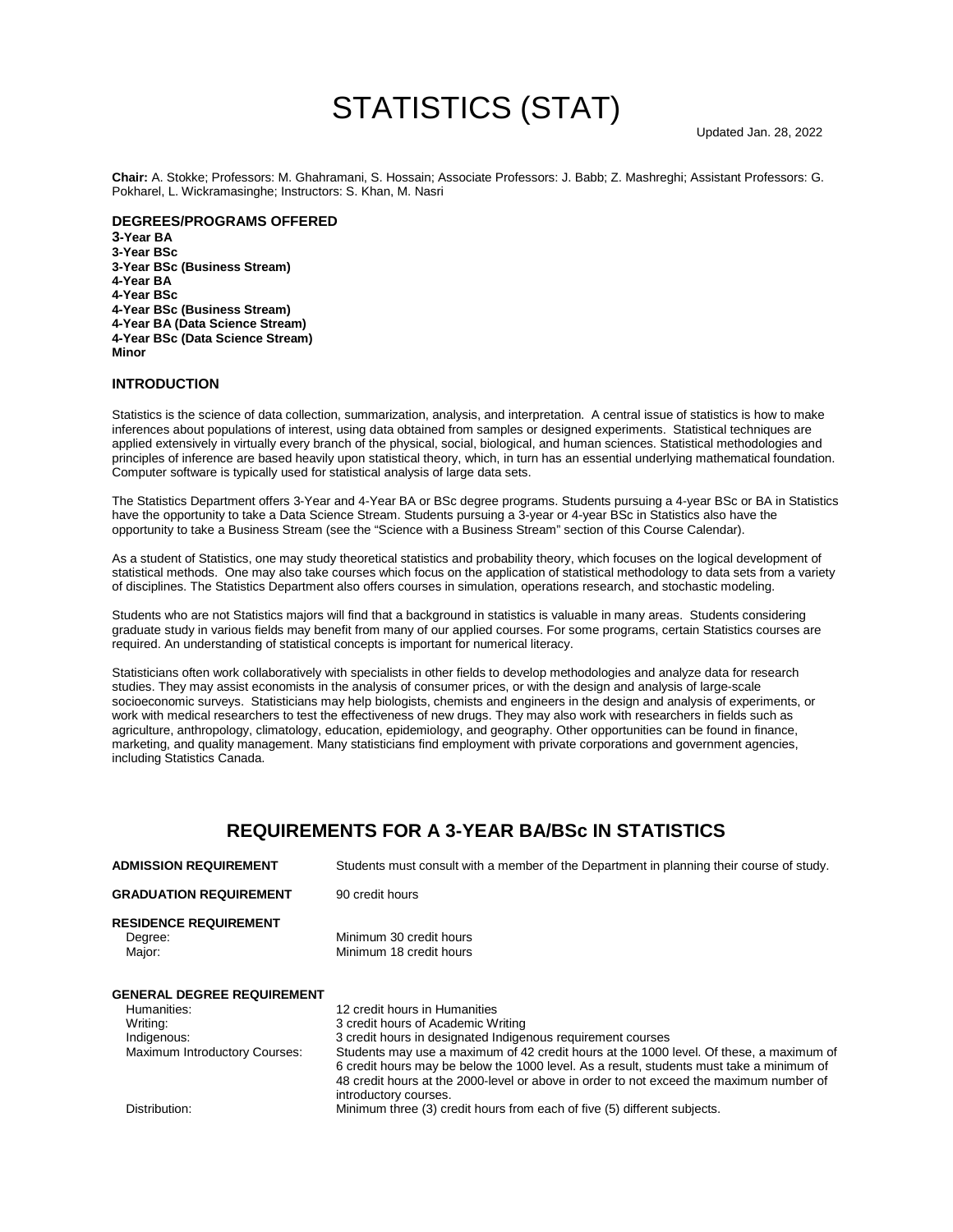# **MAJOR REQUIREMENT**

Single Major **Minimum 30 credit hours/Maximum 48 credit hours.**<br>
Double Major **Minimum 30 credit hours in Statistics and specified r** Minimum 30 credit hours in Statistics and specified number of credit hours in the other department/program.

| STAT-1301(3)             | Statistical Analysis I OR                                                                                                                        |
|--------------------------|--------------------------------------------------------------------------------------------------------------------------------------------------|
| STAT-1401(3)             | Statistics I for Business and Economics OR                                                                                                       |
| STAT-1501(3)             | <b>Elementary Biological Statistics I</b>                                                                                                        |
| STAT-1302(3)             | Statistical Analysis II OR                                                                                                                       |
| STAT-2001(3)             | <b>Elementary Biological Statistics II</b>                                                                                                       |
| STAT-2301(3)             | Survey Sampling I                                                                                                                                |
| <b>STAT/MATH-2612(3)</b> | Mathematical Statistics I or the former STAT/MATH-3611                                                                                           |
| STAT-2903(3)             | <b>Statistical Computing I</b>                                                                                                                   |
| STAT-3103(3)             | <b>Applied Regression Analysis</b>                                                                                                               |
| STAT-3104(3)             | Analysis of Variance and Covariance                                                                                                              |
| <b>STAT/MATH-3612(3)</b> | <b>Mathematical Statistics II</b>                                                                                                                |
| MATH-1101(6)             | Introduction to Calculus OR                                                                                                                      |
| MATH-1103(3)             | Introduction to Calculus I AND                                                                                                                   |
| MATH-1104(3)             | Introduction to Calculus II                                                                                                                      |
| MATH-1201(3)             | Linear Algebra I                                                                                                                                 |
| MATH-2105(3)             | Intermediate Calculus I                                                                                                                          |
| MATH-2106(3)             | Intermediate Calculus II                                                                                                                         |
| STAT-2102(3)             | <b>Business and Management Statistics</b>                                                                                                        |
| STAT-2103(3)             | Intermediate Biological Statistics                                                                                                               |
| STAT-2104(3)             | <b>Nonparametric Statistics</b>                                                                                                                  |
| <b>STAT/MATH-2413(3)</b> | Introduction to Mathematical Finance                                                                                                             |
| STAT-2702(3)             | Statistics for Epidemiology or the former STAT-3701                                                                                              |
| STAT-3102(3)             | <b>Applied Multivariate Methods</b>                                                                                                              |
| STAT-3105(3)             | Time Series and Forecasting                                                                                                                      |
| STAT-3302(3)             | Survey Sampling II                                                                                                                               |
| <b>STAT/MATH-3412(3)</b> | Introduction to Operations Research                                                                                                              |
| STAT-3501(3)             | Simulation                                                                                                                                       |
| STAT-3904(3)             | <b>Statistical Computing II</b>                                                                                                                  |
| STAT-4103(3)             | Statistical Learning                                                                                                                             |
| STAT-4202(3)             | <b>Statistical Inference</b>                                                                                                                     |
| STAT-4401(3)             | Probability Theory                                                                                                                               |
| STAT-4501(3)             | <b>Spatial Statistics</b>                                                                                                                        |
| STAT-4601(3)             | <b>Statistical Design of Experiments</b>                                                                                                         |
| each major subject.      | Minimum 48 credit hours from 2 different majors with not less than 18 credit hours from<br>To be determined in consultation with the Department. |
|                          |                                                                                                                                                  |

**2001(3)** Elementary Biological Statistics II) are advised not to proceed in a Statistics major. Students are advised to take **MATH-1103(3)** Introduction to Calculus I AND **MATH-1104(3)** Introduction to Calculus II OR **MATH 1101(6)** Introduction to Calculus in their first year; **MATH-1201(3)** Linear Algebra I in their first or second year; and **MATH-2105(3)** Intermediate Calculus I, **MATH-2106(3)** Intermediate Calculus II, AND **MATH-2203(3)** Linear Algebra II in their second year.

Students planning to go on to graduate studies are advised to consult with the Department before choosing second year courses.

# **REQUIREMENTS FOR THE 3-YEAR BSc STATISTICS WITH A BUSINESS STREAM**

Students must complete the requirements of the 3-year BSc in Statistics degree (see previous section) and the set of core courses indicated in the "Science with a Business Stream" section of the Calendar.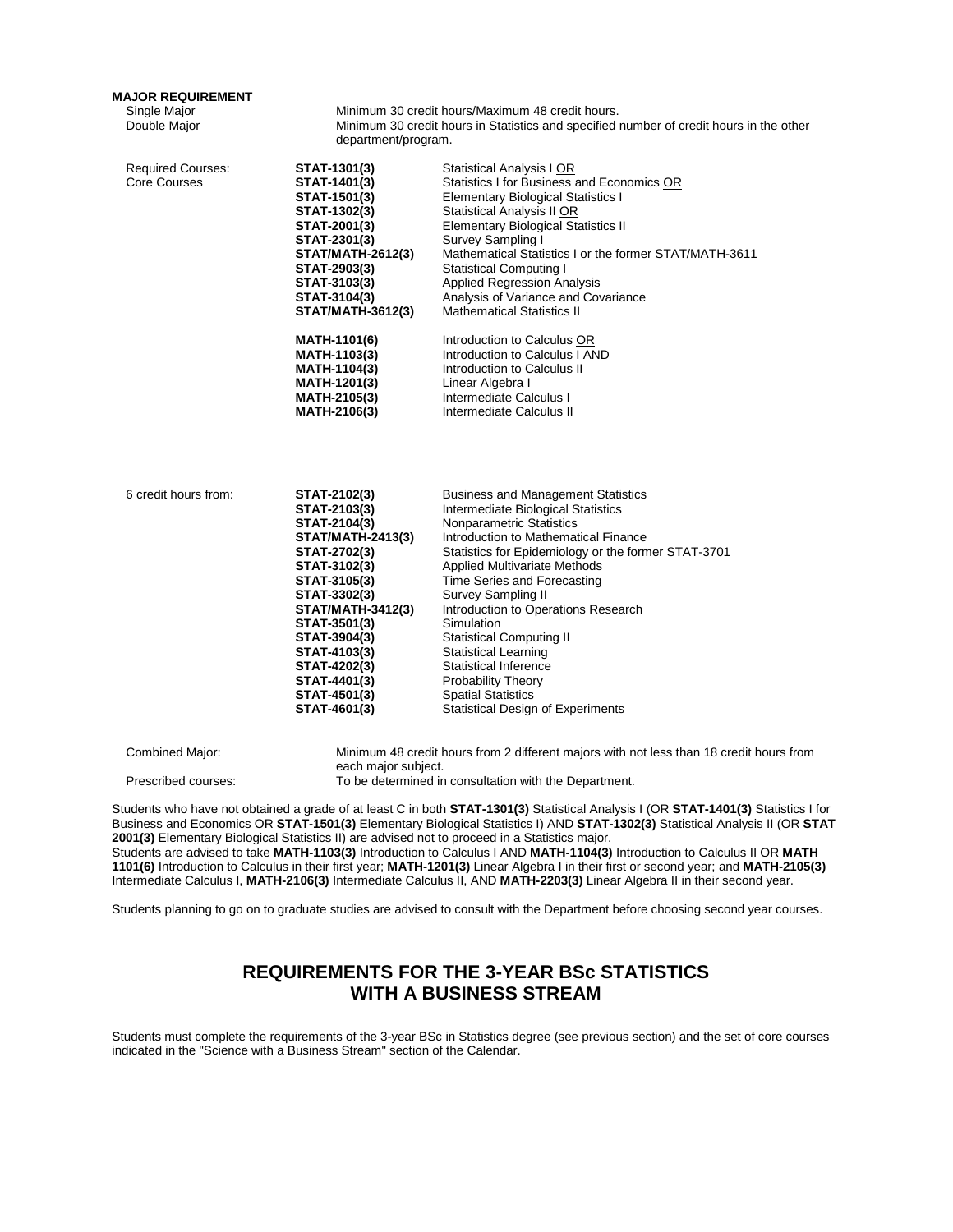# **REQUIREMENTS FOR A 4-YEAR BA/BSc IN STATISTICS**

| <b>ADMISSION REQUIREMENT</b><br><b>GRADUATION REQUIREMENT</b>                                                                                               | 120 credit hours                                                                                                                                                                                                                                                                                                                                               | 30 credit hours previously completed in BA/BSc                                                                                                                                                                                                                                                                                                                                                                                                                                                                                                                                                                                                        |
|-------------------------------------------------------------------------------------------------------------------------------------------------------------|----------------------------------------------------------------------------------------------------------------------------------------------------------------------------------------------------------------------------------------------------------------------------------------------------------------------------------------------------------------|-------------------------------------------------------------------------------------------------------------------------------------------------------------------------------------------------------------------------------------------------------------------------------------------------------------------------------------------------------------------------------------------------------------------------------------------------------------------------------------------------------------------------------------------------------------------------------------------------------------------------------------------------------|
| <b>RESIDENCE REQUIREMENT</b><br>Degree:<br>Major:                                                                                                           | 60 credit hours<br>30 credit hours                                                                                                                                                                                                                                                                                                                             |                                                                                                                                                                                                                                                                                                                                                                                                                                                                                                                                                                                                                                                       |
| <b>GENERAL DEGREE REQUIREMENT</b><br>Humanities:<br>Social Sciences (BA only):<br>Writing:<br>Indigenous:<br>Maximum Introductory Courses:<br>Distribution: | 12 credit hours in Humanities<br>12 credit hours<br>introductory courses.                                                                                                                                                                                                                                                                                      | Minimum three (3) credit hours of Academic Writing<br>3 credit hours in designated Indigenous requirement courses<br>Students may use a maximum of 42 credit hours at the 1000 level. Of these, a maximum of<br>6 credit hours may be below the 1000 level. As a result, students must take a minimum of<br>78 credit hours at the 2000-level or above in order to not exceed the maximum number of<br>Minimum three (3) credit hours from each of five (5) different subjects.                                                                                                                                                                       |
| <b>MAJOR REQUIREMENT</b><br>Major:<br>Double Major:                                                                                                         |                                                                                                                                                                                                                                                                                                                                                                | Minimum 48 credit hours/Maximum 72 credit hours.<br>Minimum 48 credit hours in each Major as specified by the department/program.                                                                                                                                                                                                                                                                                                                                                                                                                                                                                                                     |
| <b>Required Courses:</b><br>Core Courses                                                                                                                    | STAT-1301(3)<br>STAT-1401(3)<br><b>STAT-1501(3)</b><br>STAT-1302(3)<br>STAT-2001(3)<br>STAT-2301(3)<br><b>STAT/MATH-2612(3)</b><br>STAT-2903(3)<br>STAT-3103(3)<br>STAT-3104(3)<br><b>STAT/MATH-3612(3)</b><br>STAT-4202(3)<br>MATH-1101(6)<br><b>MATH-1103(3)</b><br><b>MATH-1104(3)</b><br><b>MATH-1201(3)</b><br><b>MATH-2105(3)</b><br><b>MATH-2106(3)</b> | Statistical Analysis I OR<br>Statistics I for Business and Economics OR<br><b>Elementary Biological Statistics I</b><br><b>Statistical Analysis II OR</b><br><b>Elementary Biological Statistics II</b><br>Survey Sampling I<br>Mathematical Statistics I or the former STAT/MATH-3611<br><b>Statistical Computing I</b><br><b>Applied Regression Analysis</b><br>Analysis of Variance and Covariance<br><b>Mathematical Statistics II</b><br><b>Statistical Inference</b><br>Introduction to Calculus OR<br>Introduction to Calculus I AND<br>Introduction to Calculus II<br>Linear Algebra I<br>Intermediate Calculus I<br>Intermediate Calculus II |
| 21 additional credit hours<br>with at least one from 4000<br>level from the following list:                                                                 | STAT-2102(3)<br>STAT-2103(3)<br>STAT-2104(3)<br>STAT/MATH-2413(3)<br>STAT-2702(3)<br>STAT-3102(3)<br>STAT-3105(3)<br>STAT-3302(3)<br><b>STAT/MATH-3412(3)</b><br>STAT-3501(3)<br>STAT-3904(3)<br>STAT-4103(3)<br>STAT-4401(3)<br>STAT-4501(3)<br>STAT-4601(3)                                                                                                  | <b>Business and Management Statistics</b><br>Intermediate Biological Statistics<br>Nonparametric Statistics<br>Introduction to Mathematical Finance<br>Statistics for Epidemiology or the former STAT-3701<br>Applied Multivariate Methods<br>Time Series and Forecasting<br><b>Survey Sampling II</b><br>Introduction to Operations Research<br>Simulation<br><b>Statistical Computing II</b><br><b>Statistical Learning</b><br>Probability Theory<br><b>Spatial Statistics</b><br><b>Statistical Design of Experiments</b>                                                                                                                          |
| Combined Major:                                                                                                                                             | each major subject.                                                                                                                                                                                                                                                                                                                                            | Minimum 60 credit hours from 2 different majors with not less than 24 credit hours from                                                                                                                                                                                                                                                                                                                                                                                                                                                                                                                                                               |
| Prescribed courses:                                                                                                                                         |                                                                                                                                                                                                                                                                                                                                                                | To be determined in consultation with the Department.                                                                                                                                                                                                                                                                                                                                                                                                                                                                                                                                                                                                 |

Students who have not obtained a grade of at least C in both **STAT-1301(3)** Statistical Analysis I (OR **STAT-1401(3)** Statistics I for Business and Economics OR **STAT-1501(3)** Elementary Biological Statistics I) AND **STAT-1302(3)** Statistical Analysis II (OR **STAT 2001(3)** Elementary Biological Statistics II) are advised not to proceed in a Statistics major. Students are advised to take **MATH-1103(3)** Introduction to Calculus I AND **MATH-1104(3)** Introduction to Calculus II OR **MATH 1101(6)** Introduction to Calculus in their first year; **MATH-1201(3)** Linear Algebra I in their first or second year; and **MATH-2105(3)** Intermediate Calculus I, **MATH-2106(3)** Intermediate Calculus II, AND **MATH-2203(3)** Linear Algebra II in their second year.

Students planning to go on to graduate studies are advised to consult with the Department before choosing second year courses.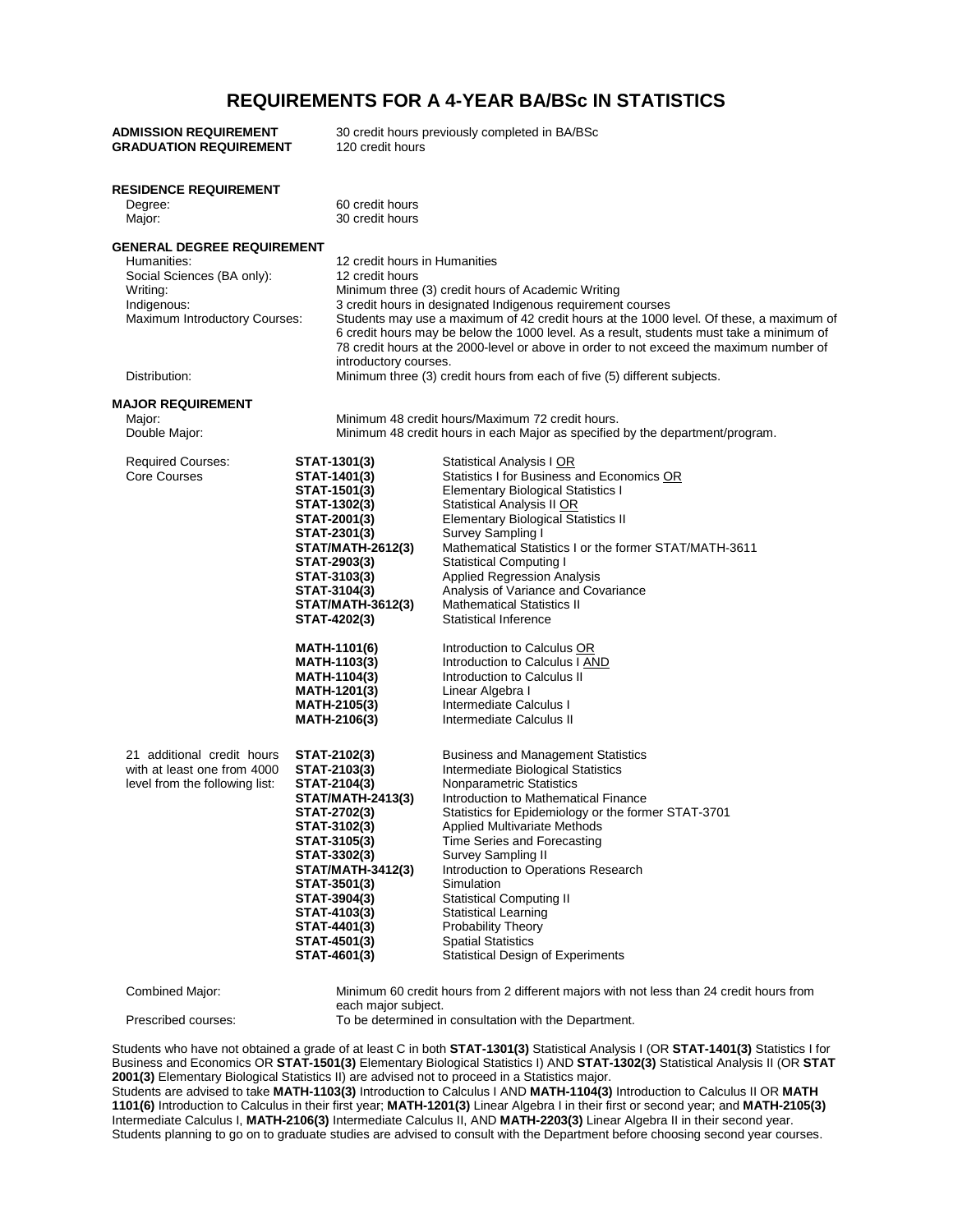# **REQUIREMENTS FOR THE 4-YEAR BSc STATISTICS WITH A BUSINESS STREAM**

Students must complete the requirements of the 4-year BSc in Statistics degree (see previous section) and the set of core courses indicated in the "Science with a Business Stream" section of the Calendar.

# **REQUIREMENTS FOR A 4-YEAR BA/BSc IN STATISTICS (DATA SCIENCE STREAM)**

#### **GRADUATION REQUIREMENT**

#### **RESIDENCE REQUIREMENT**

Degree: Major:

#### **GENERAL DEGREE REQUIREMENT**

Humanities: Social Sciences (BA only): Writing: Indigenous: Maximum Introductory Courses:

**ADMISSION REQUIREMENT** 30 credit hours previously completed in BA/BSc 120 credit hours

> 60 credit hours 30 credit hours

12 credit hours in Humanities 12 credit hours Minimum three (3) credit hours of Academic Writing 3 credit hours in designated Indigenous requirement courses Students may use a maximum of 42 credit hours at the 1000 level. Of these, a maximum of 6 credit hours may be below the 1000 level. As a result, students must take a minimum of 78 credit hours at the 2000-level or above in order to not exceed the maximum number of introductory courses.

Minimum three (3) credit hours from each of five (5) different subjects.

Distribution:

#### **MAJOR REQUIREMENT**

Major: Double Major:

Minimum of 75 credit hours as per the courses listed below. Minimum of 75 credit hours as per the courses listed below.

| <b>Required Courses:</b>           |                                                                                                                                                                                                                                                             |                                                                                                                                                                                                                                                                                                                                                                                                                                                                                                                                                |
|------------------------------------|-------------------------------------------------------------------------------------------------------------------------------------------------------------------------------------------------------------------------------------------------------------|------------------------------------------------------------------------------------------------------------------------------------------------------------------------------------------------------------------------------------------------------------------------------------------------------------------------------------------------------------------------------------------------------------------------------------------------------------------------------------------------------------------------------------------------|
| <b>Core Courses</b>                | STAT-1301(3)<br>STAT-1401(3)<br>STAT-1501(3)<br><b>STAT-1302(3)</b><br>STAT-2001(3)<br>STAT-2301(3)<br><b>STAT/MATH-2612(3)</b><br>STAT-2903(3)<br>STAT-3103(3)<br>STAT-3102(3)<br>STAT-3104(3)<br>STAT-3105(3)<br><b>STAT/MATH-3612(3)</b><br>STAT-4103(3) | <b>Statistical Analysis I OR</b><br>Statistics I for Business and Economics OR<br><b>Elementary Biological Statistics I</b><br>Statistical Analysis II OR<br><b>Elementary Biological Statistics II</b><br>Survey Sampling I<br>Mathematical Statistics I or the former STAT/MATH-3611<br><b>Statistical Computing I</b><br><b>Applied Regression Analysis</b><br>Applied Multivariate Methods OR<br>Analysis of Variance and Covariance OR<br>Time Series and Forecasting<br><b>Mathematical Statistics II</b><br><b>Statistical Learning</b> |
|                                    | <b>MATH-1101(6)</b><br><b>MATH-1103(3)</b><br><b>MATH-1104(3)</b><br><b>MATH-1201(3)</b><br><b>MATH-1401(3)</b><br><b>MATH-2105(3)</b><br>MATH-2106(3)<br>MATH-2203(3)                                                                                      | Introduction to Calculus OR<br>Introduction to Calculus I AND<br>Introduction to Calculus II<br>Linear Algebra I<br>Discrete Mathematics<br>Intermediate Calculus I<br>Intermediate Calculus II<br>Linear Algebra II                                                                                                                                                                                                                                                                                                                           |
|                                    | ACS-1903(3)<br>ACS-1904(3)<br>ACS-2814(3)<br>ACS-2947(3)<br>ACS-3902(3)<br>ACS-4953(3)                                                                                                                                                                      | Programming Fundamentals I<br>Programming Fundamentals II<br>Application of Database Systems<br>Data Structures and Algorithms<br>Database Systems<br>Introduction to Machine Learning                                                                                                                                                                                                                                                                                                                                                         |
| 9 additional credit<br>hours from: | STAT-2102(3)<br>STAT-2103(3)<br>STAT-2104(3)<br><b>STAT/MATH-2413(3)</b><br>STAT-2702(3)<br>STAT-3102(3)                                                                                                                                                    | <b>Business and Management Statistics</b><br>Intermediate Biological Statistics<br>Nonparametric Statistics<br>Introduction to Mathematical Finance<br>Statistics for Epidemiology or the former STAT-3701<br><b>Applied Multivariate Methods</b>                                                                                                                                                                                                                                                                                              |